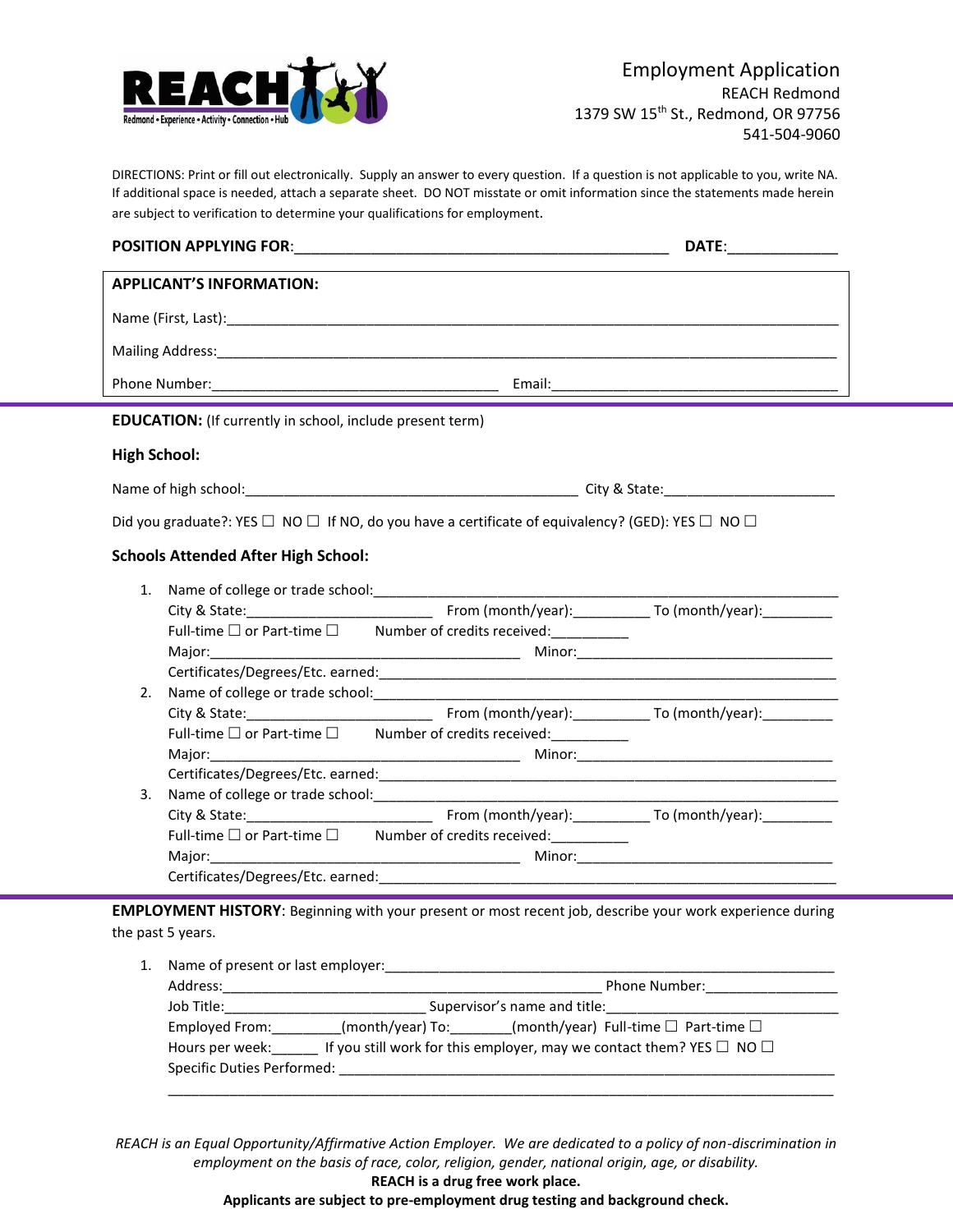

| 2.       | <u> 1980 - Johann John Harry Harry Harry Harry Harry Harry Harry Harry Harry Harry Harry Harry Harry Harry Harry</u>  |                                                                                                                                                                                                               |  |  |  |
|----------|-----------------------------------------------------------------------------------------------------------------------|---------------------------------------------------------------------------------------------------------------------------------------------------------------------------------------------------------------|--|--|--|
|          |                                                                                                                       |                                                                                                                                                                                                               |  |  |  |
|          |                                                                                                                       | Job Title: 1990 Married Marson and Communication of the Communication of the Supervisor's name and title: 1990                                                                                                |  |  |  |
|          | Employed From: ________(month/year) To: _______(month/year) Full-time □ Part-time □                                   |                                                                                                                                                                                                               |  |  |  |
|          | Hours per week: $\Box$ If you still work for this employer, may we contact them? YES $\Box$ NO $\Box$                 |                                                                                                                                                                                                               |  |  |  |
|          |                                                                                                                       |                                                                                                                                                                                                               |  |  |  |
| 3.       | <u> 1989 - Johann Harry Harry Harry Harry Harry Harry Harry Harry Harry Harry Harry Harry Harry Harry Harry Harry</u> |                                                                                                                                                                                                               |  |  |  |
|          |                                                                                                                       |                                                                                                                                                                                                               |  |  |  |
|          |                                                                                                                       |                                                                                                                                                                                                               |  |  |  |
|          |                                                                                                                       | Employed From: _______(month/year) To: ______(month/year) Full-time □ Part-time □                                                                                                                             |  |  |  |
|          | Hours per week: ______ If you still work for this employer, may we contact them? YES □ NO □                           |                                                                                                                                                                                                               |  |  |  |
|          |                                                                                                                       |                                                                                                                                                                                                               |  |  |  |
|          |                                                                                                                       |                                                                                                                                                                                                               |  |  |  |
|          | are applying. Include all non-paid or volunteer work.                                                                 |                                                                                                                                                                                                               |  |  |  |
|          |                                                                                                                       |                                                                                                                                                                                                               |  |  |  |
|          |                                                                                                                       |                                                                                                                                                                                                               |  |  |  |
|          |                                                                                                                       |                                                                                                                                                                                                               |  |  |  |
|          |                                                                                                                       |                                                                                                                                                                                                               |  |  |  |
|          | Address:                                                                                                              | Phone Number:                                                                                                                                                                                                 |  |  |  |
| 1.<br>2. |                                                                                                                       |                                                                                                                                                                                                               |  |  |  |
|          |                                                                                                                       |                                                                                                                                                                                                               |  |  |  |
|          |                                                                                                                       | ADDITIONAL INFORMATION: List any other prior experiences related to the duties of the position in which you<br>May we contact them?: YES $\square$ NO $\square$<br>May we contact them?: YES $\Box$ NO $\Box$ |  |  |  |
| 3.       | Address:                                                                                                              | May we contact them?: YES $\square$ NO $\square$                                                                                                                                                              |  |  |  |

*REACH is an Equal Opportunity/Affirmative Action Employer. We are dedicated to a policy of non-discrimination in employment on the basis of race, color, religion, gender, national origin, age, or disability.*

**REACH is a drug free work place.**

**Applicants are subject to pre-employment drug testing and background check.**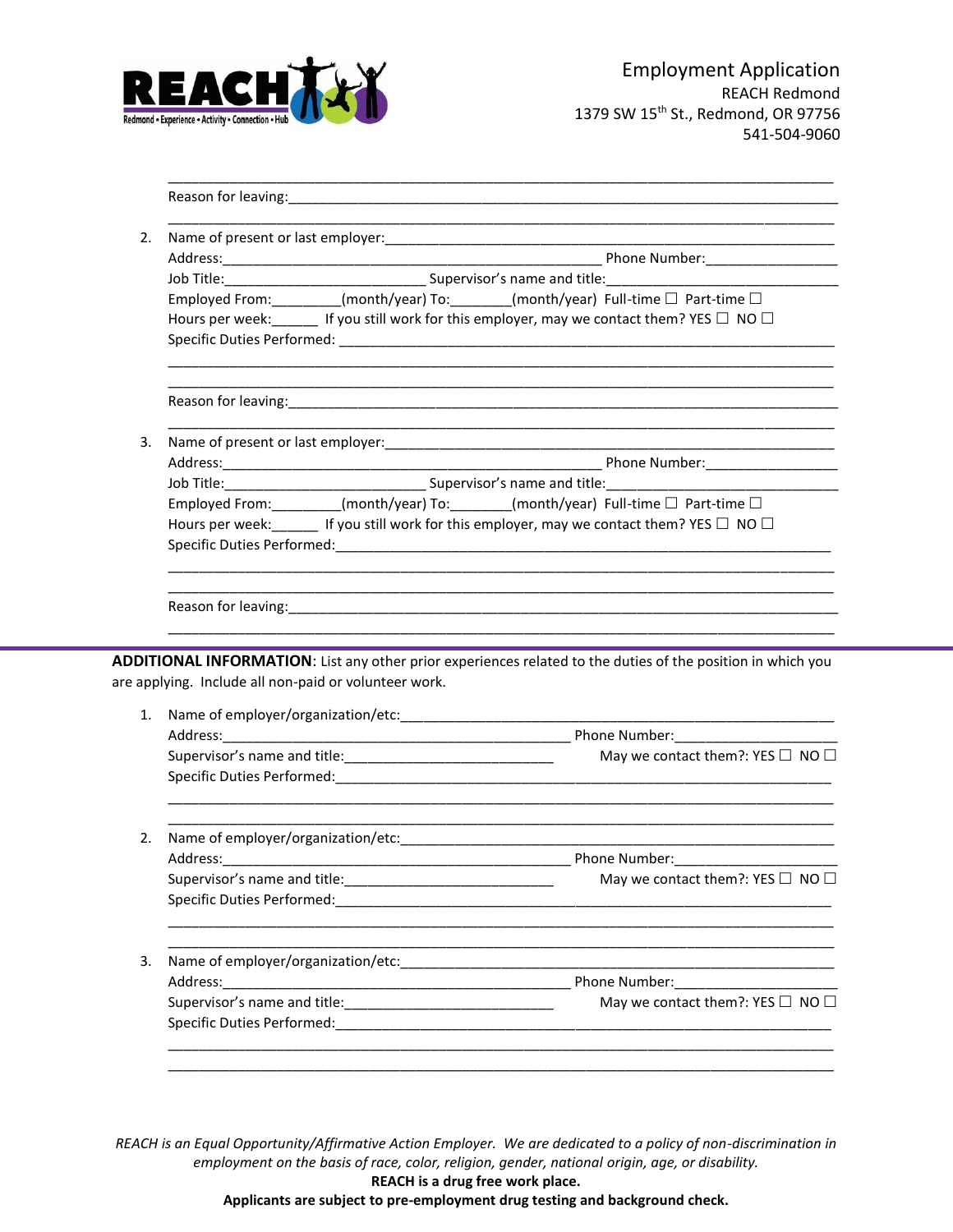

## **AUTHORIZATION TO CHECK WORK HISTORY AND RELEASE OF PRIOR EMPLOYERS:**

I hereby certify that this application contains no misrepresentations or falsifications and that the information given is true and complete to the best of my knowledge and belief. I understand that misrepresentation or omission of facts called for in this application is cause for cancellation of the application and dismissal from employment. I authorize REACH to make any necessary inquiries or investigations to verify or supplement the information contained herein. I also specifically authorize any past employer or other person with knowledge of my work history to release to REACH information about my work history upon request.

**\_\_\_\_\_\_\_\_\_\_\_\_\_\_\_ \_\_\_\_\_\_\_\_\_\_\_\_\_\_\_**

**Applicant's Signature Date**

## **COMPLETE IF APPLYING FOR POSITION REQUIRING LICENSE:**

Do you have a valid Oregon driver's license?: YES  $\Box$  NO  $\Box$ 

Have you ever been denied insurance of a license or have you ever had your license suspended or revoked?: YES  $\Box$  NO  $\Box$  If YES, please explain fully:

\_\_\_\_\_\_\_\_\_\_\_\_\_\_\_\_\_\_\_\_\_\_\_\_\_\_\_\_\_\_\_\_\_\_\_\_\_\_\_\_\_\_\_\_\_\_\_\_\_\_\_\_\_\_\_\_\_\_\_\_\_\_\_\_\_\_\_\_\_\_\_\_\_\_\_\_\_\_\_\_\_\_\_\_\_\_\_\_\_\_\_\_\_ \_\_\_\_\_\_\_\_\_\_\_\_\_\_\_\_\_\_\_\_\_\_\_\_\_\_\_\_\_\_\_\_\_\_\_\_\_\_\_\_\_\_\_\_\_\_\_\_\_\_\_\_\_\_\_\_\_\_\_\_\_\_\_\_\_\_\_\_\_\_\_\_\_\_\_\_\_\_\_\_\_\_\_\_\_\_\_\_\_\_\_\_\_ \_\_\_\_\_\_\_\_\_\_\_\_\_\_\_\_\_\_\_\_\_\_\_\_\_\_\_\_\_\_\_\_\_\_\_\_\_\_\_\_\_\_\_\_\_\_\_\_\_\_\_\_\_\_\_\_\_\_\_\_\_\_\_\_\_\_\_\_\_\_\_\_\_\_\_\_\_\_\_\_\_\_\_\_\_\_\_\_\_\_\_\_\_

Certain jobs involve the use of REACH vehicles, we need to know if you are presently insured?: Yes  $\Box$  No  $\Box$ 

Have you ever been refused auto insurance or ever had your auto insurance revoked or withdrawn?: Yes  $\Box$  No  $\Box$ If YES, give details, reasons, name of companies and dates: \_\_\_\_\_\_\_\_\_\_\_\_\_\_\_\_\_\_\_\_ \_\_\_\_\_\_\_\_\_\_\_\_\_\_\_\_\_\_\_\_\_\_\_\_\_\_\_\_\_\_\_\_\_\_\_\_\_\_\_\_\_\_\_\_\_\_\_\_\_\_\_\_\_\_\_\_\_\_\_\_\_\_\_\_\_\_\_\_\_\_\_\_\_\_\_\_\_\_\_\_\_\_\_\_\_\_\_\_\_\_\_\_\_

\_\_\_\_\_\_\_\_\_\_\_\_\_\_\_\_\_\_\_\_\_\_\_\_\_\_\_\_\_\_\_\_\_\_\_\_\_\_\_\_\_\_\_\_\_\_\_\_\_\_\_\_\_\_\_\_\_\_\_\_\_\_\_\_\_\_\_\_\_\_\_\_\_\_\_\_\_\_\_\_\_\_\_\_\_\_\_\_\_\_\_\_\_ \_\_\_\_\_\_\_\_\_\_\_\_\_\_\_\_\_\_\_\_\_\_\_\_\_\_\_\_\_\_\_\_\_\_\_\_\_\_\_\_\_\_\_\_\_\_\_\_\_\_\_\_\_\_\_\_\_\_\_\_\_\_\_\_\_\_\_\_\_\_\_\_\_\_\_\_\_\_\_\_\_\_\_\_\_\_\_\_\_\_\_\_\_

\_\_\_\_\_\_\_\_\_\_\_\_\_\_\_\_\_\_\_\_\_\_\_\_\_\_\_\_\_\_\_\_\_\_\_\_\_\_\_\_\_\_\_\_\_\_\_\_\_\_\_\_\_\_\_\_\_\_\_\_\_\_\_\_\_\_\_\_\_\_\_\_\_\_\_\_\_\_\_\_\_\_\_\_\_\_\_\_\_\_\_\_\_ \_\_\_\_\_\_\_\_\_\_\_\_\_\_\_\_\_\_\_\_\_\_\_\_\_\_\_\_\_\_\_\_\_\_\_\_\_\_\_\_\_\_\_\_\_\_\_\_\_\_\_\_\_\_\_\_\_\_\_\_\_\_\_\_\_\_\_\_\_\_\_\_\_\_\_\_\_\_\_\_\_\_\_\_\_\_\_\_\_\_\_\_\_ \_\_\_\_\_\_\_\_\_\_\_\_\_\_\_\_\_\_\_\_\_\_\_\_\_\_\_\_\_\_\_\_\_\_\_\_\_\_\_\_\_\_\_\_\_\_\_\_\_\_\_\_\_\_\_\_\_\_\_\_\_\_\_\_\_\_\_\_\_\_\_\_\_\_\_\_\_\_\_\_\_\_\_\_\_\_\_\_\_\_\_\_\_ \_\_\_\_\_\_\_\_\_\_\_\_\_\_\_\_\_\_\_\_\_\_\_\_\_\_\_\_\_\_\_\_\_\_\_\_\_\_\_\_\_\_\_\_\_\_\_\_\_\_\_\_\_\_\_\_\_\_\_\_\_\_\_\_\_\_\_\_\_\_\_\_\_\_\_\_\_\_\_\_\_\_\_\_\_\_\_\_\_\_\_\_\_ \_\_\_\_\_\_\_\_\_\_\_\_\_\_\_\_\_\_\_\_\_\_\_\_\_\_\_\_\_\_\_\_\_\_\_\_\_\_\_\_\_\_\_\_\_\_\_\_\_\_\_\_\_\_\_\_\_\_\_\_\_\_\_\_\_\_\_\_\_\_\_\_\_\_\_\_\_\_\_\_\_\_\_\_\_\_\_\_\_\_\_\_\_ \_\_\_\_\_\_\_\_\_\_\_\_\_\_\_\_\_\_\_\_\_\_\_\_\_\_\_\_\_\_\_\_\_\_\_\_\_\_\_\_\_\_\_\_\_\_\_\_\_\_\_\_\_\_\_\_\_\_\_\_\_\_\_\_\_\_\_\_\_\_\_\_\_\_\_\_\_\_\_\_\_\_\_\_\_\_\_\_\_\_\_\_\_ \_\_\_\_\_\_\_\_\_\_\_\_\_\_\_\_\_\_\_\_\_\_\_\_\_\_\_\_\_\_\_\_\_\_\_\_\_\_\_\_\_\_\_\_\_\_\_\_\_\_\_\_\_\_\_\_\_\_\_\_\_\_\_\_\_\_\_\_\_\_\_\_\_\_\_\_\_\_\_\_\_\_\_\_\_\_\_\_\_\_\_\_\_ \_\_\_\_\_\_\_\_\_\_\_\_\_\_\_\_\_\_\_\_\_\_\_\_\_\_\_\_\_\_\_\_\_\_\_\_\_\_\_\_\_\_\_\_\_\_\_\_\_\_\_\_\_\_\_\_\_\_\_\_\_\_\_\_\_\_\_\_\_\_\_\_\_\_\_\_\_\_\_\_\_\_\_\_\_\_\_\_\_\_\_\_\_ \_\_\_\_\_\_\_\_\_\_\_\_\_\_\_\_\_\_\_\_\_\_\_\_\_\_\_\_\_\_\_\_\_\_\_\_\_\_\_\_\_\_\_\_\_\_\_\_\_\_\_\_\_\_\_\_\_\_\_\_\_\_\_\_\_\_\_\_\_\_\_\_\_\_\_\_\_\_\_\_\_\_\_\_\_\_\_\_\_\_\_\_\_ \_\_\_\_\_\_\_\_\_\_\_\_\_\_\_\_\_\_\_\_\_\_\_\_\_\_\_\_\_\_\_\_\_\_\_\_\_\_\_\_\_\_\_\_\_\_\_\_\_\_\_\_\_\_\_\_\_\_\_\_\_\_\_\_\_\_\_\_\_\_\_\_\_\_\_\_\_\_\_\_\_\_\_\_\_\_\_\_\_\_\_\_\_ \_\_\_\_\_\_\_\_\_\_\_\_\_\_\_\_\_\_\_\_\_\_\_\_\_\_\_\_\_\_\_\_\_\_\_\_\_\_\_\_\_\_\_\_\_\_\_\_\_\_\_\_\_\_\_\_\_\_\_\_\_\_\_\_\_\_\_\_\_\_\_\_\_\_\_\_\_\_\_\_\_\_\_\_\_\_\_\_\_\_\_\_\_ \_\_\_\_\_\_\_\_\_\_\_\_\_\_\_\_\_\_\_\_\_\_\_\_\_\_\_\_\_\_\_\_\_\_\_\_\_\_\_\_\_\_\_\_\_\_\_\_\_\_\_\_\_\_\_\_\_\_\_\_\_\_\_\_\_\_\_\_\_\_\_\_\_\_\_\_\_\_\_\_\_\_\_\_\_\_\_\_\_\_\_\_\_ \_\_\_\_\_\_\_\_\_\_\_\_\_\_\_\_\_\_\_\_\_\_\_\_\_\_\_\_\_\_\_\_\_\_\_\_\_\_\_\_\_\_\_\_\_\_\_\_\_\_\_\_\_\_\_\_\_\_\_\_\_\_\_\_\_\_\_\_\_\_\_\_\_\_\_\_\_\_\_\_\_\_\_\_\_\_\_\_\_\_\_\_\_ \_\_\_\_\_\_\_\_\_\_\_\_\_\_\_\_\_\_\_\_\_\_\_\_\_\_\_\_\_\_\_\_\_\_\_\_\_\_\_\_\_\_\_\_\_\_\_\_\_\_\_\_\_\_\_\_\_\_\_\_\_\_\_\_\_\_\_\_\_\_\_\_\_\_\_\_\_\_\_\_\_\_\_\_\_\_\_\_\_\_\_\_\_ \_\_\_\_\_\_\_\_\_\_\_\_\_\_\_\_\_\_\_\_\_\_\_\_\_\_\_\_\_\_\_\_\_\_\_\_\_\_\_\_\_\_\_\_\_\_\_\_\_\_\_\_\_\_\_\_\_\_\_\_\_\_\_\_\_\_\_\_\_\_\_\_\_\_\_\_\_\_\_\_\_\_\_\_\_\_\_\_\_\_\_\_\_ \_\_\_\_\_\_\_\_\_\_\_\_\_\_\_\_\_\_\_\_\_\_\_\_\_\_\_\_\_\_\_\_\_\_\_\_\_\_\_\_\_\_\_\_\_\_\_\_\_\_\_\_\_\_\_\_\_\_\_\_\_\_\_\_\_\_\_\_\_\_\_\_\_\_\_\_\_\_\_\_\_\_\_\_\_\_\_\_\_\_\_\_\_ \_\_\_\_\_\_\_\_\_\_\_\_\_\_\_\_\_\_\_\_\_\_\_\_\_\_\_\_\_\_\_\_\_\_\_\_\_\_\_\_\_\_\_\_\_\_\_\_\_\_\_\_\_\_\_\_\_\_\_\_\_\_\_\_\_\_\_\_\_\_\_\_\_\_\_\_\_\_\_\_\_\_\_\_\_\_\_\_\_\_\_\_\_ \_\_\_\_\_\_\_\_\_\_\_\_\_\_\_\_\_\_\_\_\_\_\_\_\_\_\_\_\_\_\_\_\_\_\_\_\_\_\_\_\_\_\_\_\_\_\_\_\_\_\_\_\_\_\_\_\_\_\_\_\_\_\_\_\_\_\_\_\_\_\_\_\_\_\_\_\_\_\_\_\_\_\_\_\_\_\_\_\_\_\_\_\_

## **PLEASE DESCRIBE YOUR PERSONAL PHILOSOPHY REGARDING YOUTH DEVELOPMENT:**

*REACH is an Equal Opportunity/Affirmative Action Employer. We are dedicated to a policy of non-discrimination in employment on the basis of race, color, religion, gender, national origin, age, or disability.*

> **REACH is a drug free work place. Applicants are subject to pre-employment drug testing and background check.**